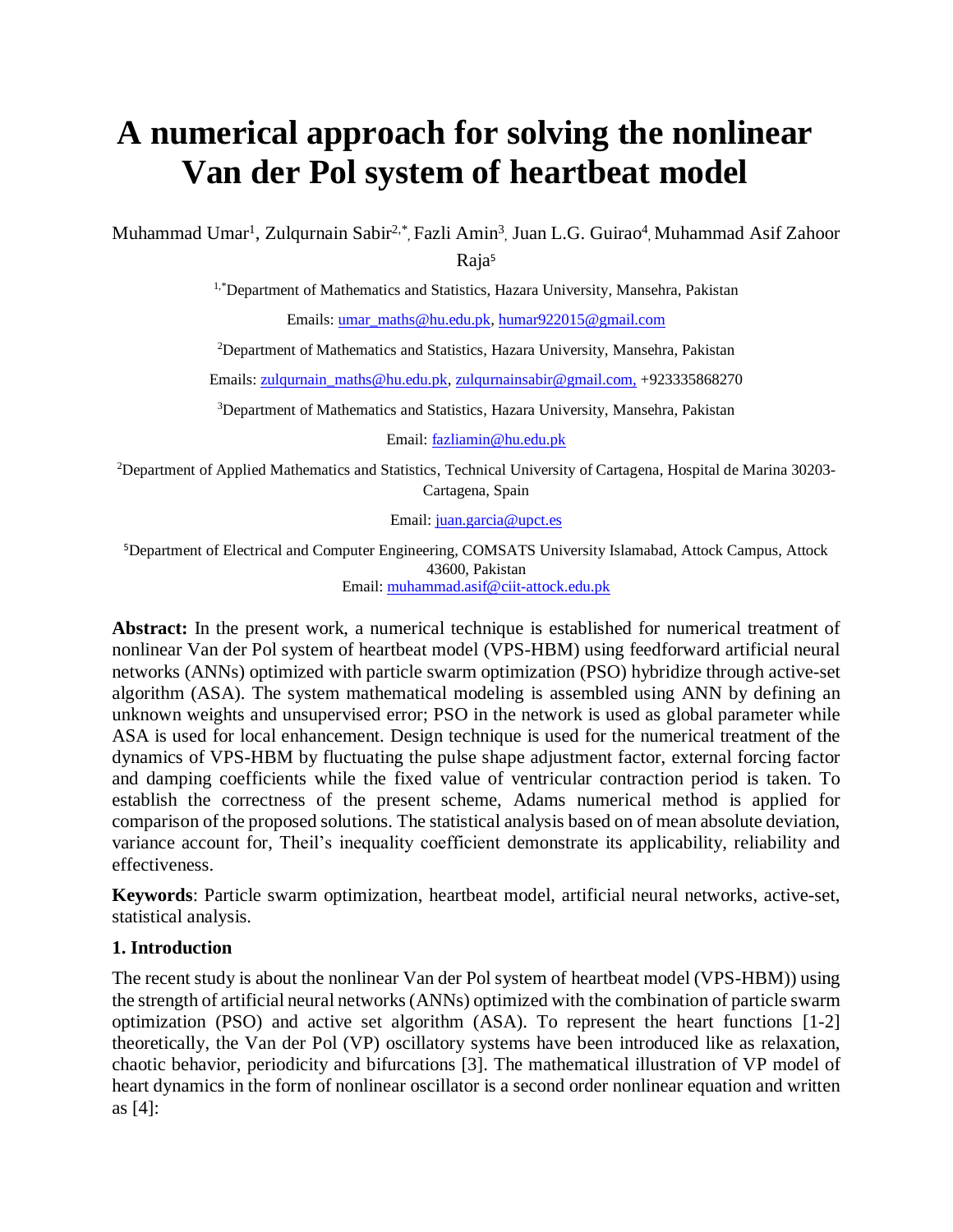$$
\ddot{u} + a(u - v_1)(u - v_2)\dot{u} + \frac{u(u + d)(u + e)}{de} = g(t),
$$
\n
$$
u(0) = C_1, \quad \dot{u}(0) = C_2.
$$
\n(1)

Where length of heart fiber is represented by *u,* the factor *a* is used to modify the heartbeat pulse shape, ventricular contraction period is represented by  $e$ . The parameters  $v_1$  and  $v_2$  used for composing an asymmetric span that modify the damping term, factor *d* is used to replace a cubic term by the harmonic forcing in standard VP equation and *g*(*t*) is the external forcing factor.

Many analytical and numerical solvers have been presented for finding the approximate solution of model (1). In this regard, few potential techniques are Adomian decomposition technique [5], homotopy analysis technique [6], He's parameter-expanding technique [7], linearization technique [8] and Laplace decomposition technique [9] etc. These all-existing processes have their particular applicability, intrinsic worth, limitations and drawbacks, however, besides the deep-rooted strength of the stochastic numerical solvers, these techniques are rarely used to solve momentous bioinformatics systems based on VP heart dynamics system (1).

Stochastic numerical solvers based on ANNs are reflected to be efficient, precise and consistent measures for solving efficiently optimization models arising in numerous fields [10–14]. Some recent ANNs based artificial intelligence method contain inverse kinematics problems [15], cell biology [16], nonlinear Troesch's problem [17], nonlinear prey-predator models [18], power [19], uncertainties in computational mechanics [20], thinfilm flow [21], nonlinear singular Thomas-Fermi systems [22], fuzzy differential equations [23], heat conduction model of human head [24], nonlinear doubly singular systems [25], transistor-level uncertainty quantification [26], nanofluidics problems [27], nonlinear second order multi-point boundary value problems [28], control systems [29] and energy [30]. The above work motivated the author to exploit and explore the stochastic solvers strength for designing an accurate, alternate, reliable, robust computing procedure for the dynamical VPS-HBM.

In the present work, stochastic solver based on ANNs optimized with the combinations of PSO-ASA is designed to examine the VP dynamics of heartbeat model (1) using the hybrid of PSO-ASA. To check the accuracy of the present scheme, Adams method (AM) is used as a reference solution. Three scenarios of VP model (1) has been taken by keeping fix ventricular contraction period value and varying the values of damping coefficients and pulse shape modification factor.

## **2. Heart modeling**

A brief explanation related to VP systems signified in Eq. (1) is given in this section. The VP system was introduced initially for relaxation oscillator description in the modeling of electronic circuits [31] and has been frequently used in theoretical cardiac rhythm models. The mathematical form of VP heart classical model based on nonlinear oscillator [32] is written as:

 $\ddot{u} + a(u^2 - 1)\dot{u} + bu = 0,$ 

(**2)**

where *a* and *b* are coefficient constants, associated to duffing and damping system parameters. The differential equation based on VP is used normally in the heart oscillation models. Grudzinski and Zebrowski [33] presented the above VP classical heart model (2). The traditional VP heart model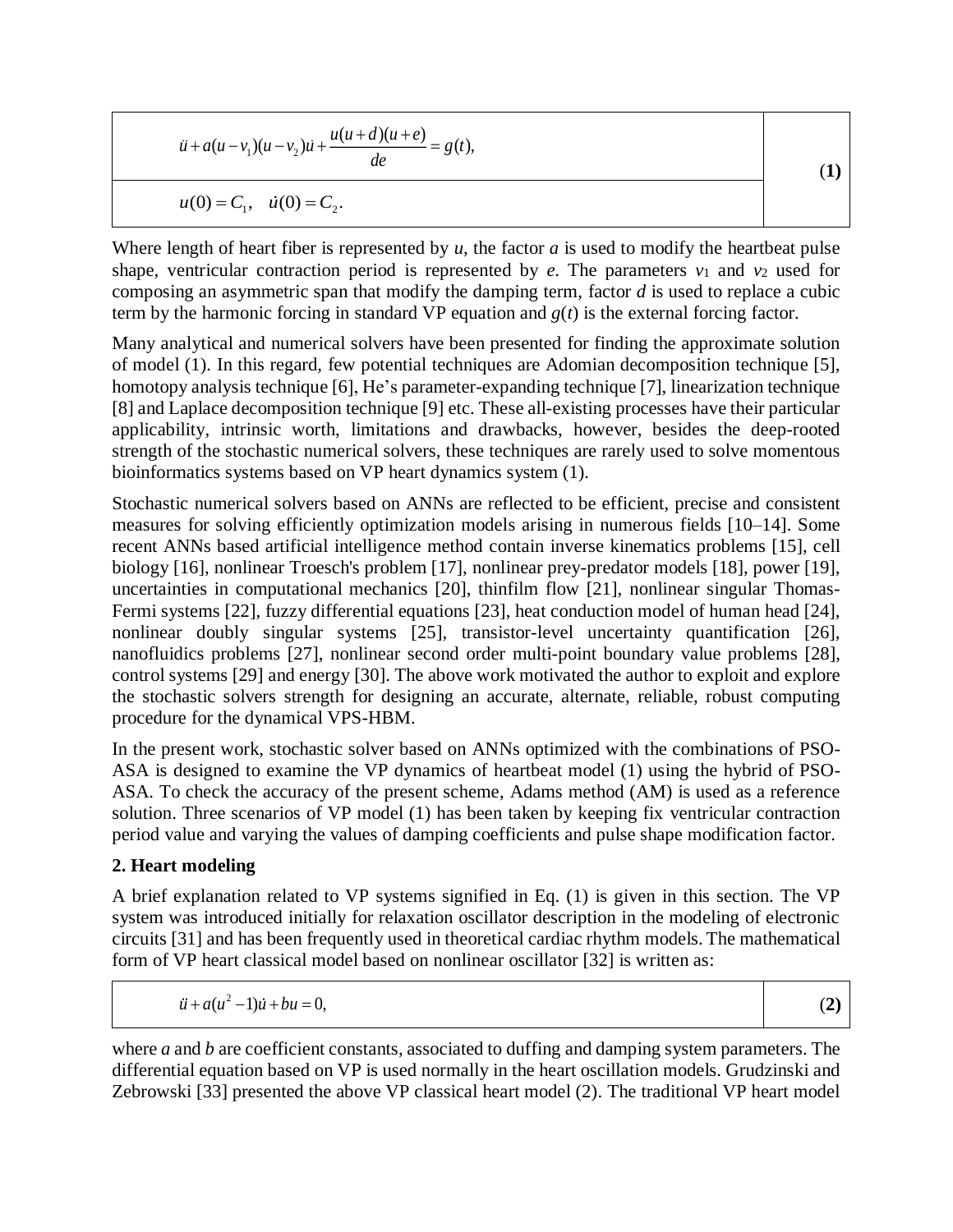(1) changed later, and its properties are modified by way of the summation over joining fixed points, stable and saddle node at  $u = -2d$  and  $u = -d$ , respectively. The VPS-HBM with restructured unsymmetrical damping terms associated in imitation of the voltage is devoted as:

$$
\ddot{u} + a(u^2 - \lambda)\dot{u} + \frac{u(u + 2d)(u + d)}{d^2} = 0.
$$
 (3)

The association into these couple fixed points does not change; therefore, model (3) is amended by the commencement regarding a current parameter *e* that is responsible for the modification of depolarization period as:

$$
\ddot{u} + a(u^2 - \lambda)\dot{u} + \frac{u(u+d)(u+e)}{de} = 0.
$$
 (4)

Equation (4) was similarly updated by changing the damping time period  $a(u^2 - \lambda)$  with  $(u - v_1)(u - v_2)$ , written as:

$$
\ddot{u} + a(u - v_1)(u - v_2)\dot{u} + \frac{u(u + d)(u + e)}{de} = 0.
$$
 (5)

Τ

The condition  $v_1v_2 < 0$  ought to satisfy in accordance with hold the self-oscillatory features concerning the system. Furthermore, the updated model (5) has the capacity to simulate the fundamental physiological properties regarding a normal heart pacemaker. The forcing factor or external pacemaker  $g(t)$ , system (5) becomes as:

$$
\ddot{u} + a(u - v_1)(u - v_2)\dot{u} + \frac{u(u + d)(u + e)}{de} = g(t).
$$
 (6)

The Eq. (6) is the nonlinear VP oscillator-based heart model in accordance with instruction the characteristic of cardiac rhythm.

#### **3.1. Present methodology**

Neural network mathematical model (1) is framed by exploiting the approximation theory strength in the form of continuous mapping. These solution networks  $u(t)$  and its derivatives are given below. The graphical abstract and pseudocode of the present scheme are provided in Fig. 1 and Table 1 respectively.

$$
\hat{u}(t) = \sum_{j=1}^{m} \alpha_j p(\xi_j t + \beta_j),
$$
\n
$$
\hat{u}(t) = \sum_{j=1}^{m} \alpha_j \hat{p}(\xi_j t + \beta_j),
$$
\n(7)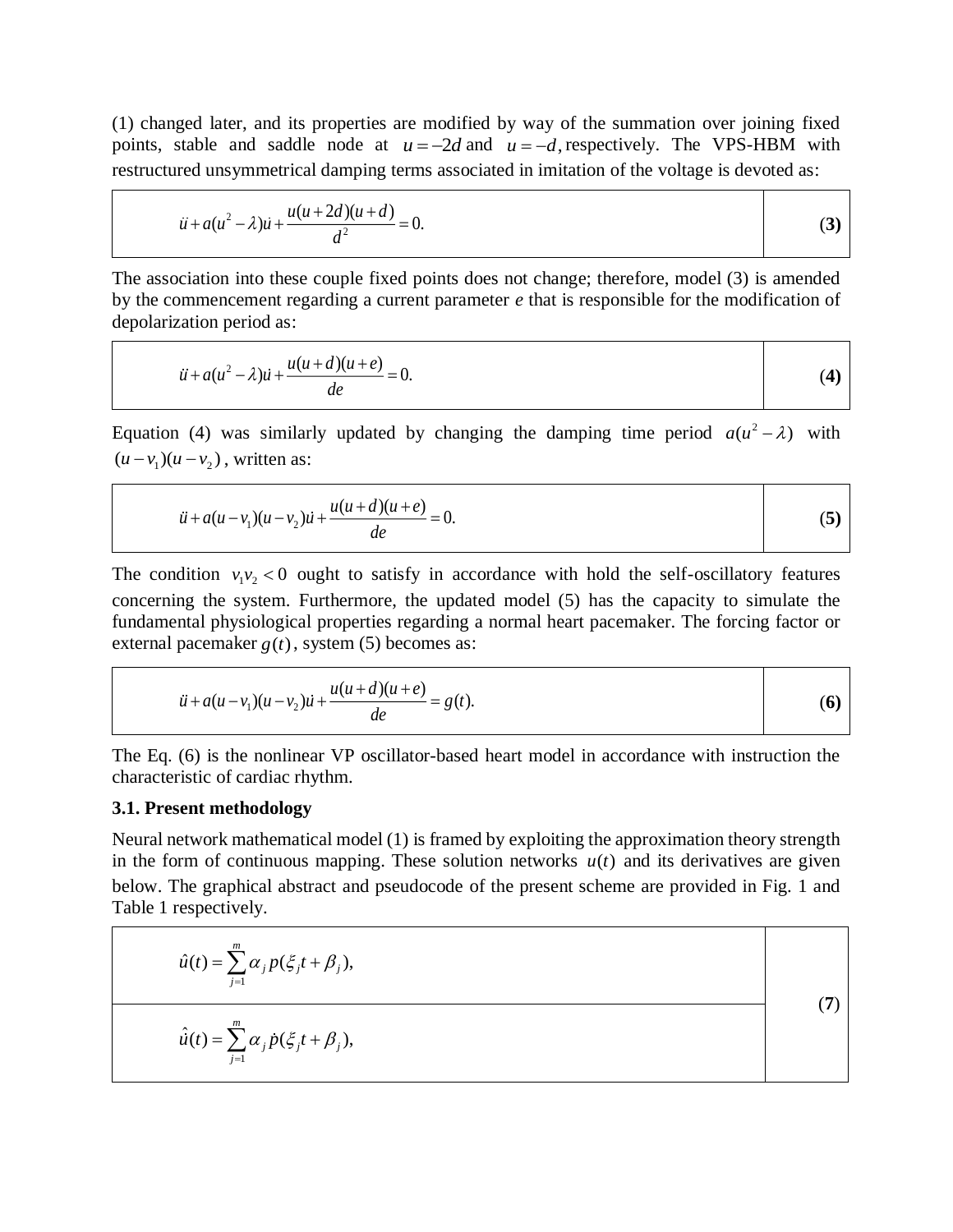$$
\hat{u}(t) = \sum_{j=1}^{m} \alpha_j \ddot{p}(\xi_j t + \beta_j),
$$
\n
$$
\vdots
$$
\n
$$
\hat{u}^{(n)}(t) = \sum_{j=1}^{m} \alpha_j p^{(n)}(\xi_j t + \beta_j).
$$

Where the values are  $\alpha = [\alpha_1, \alpha_2, \alpha_3, \dots, \alpha_m]$ ,  $\xi = [\xi_1, \xi_2, \xi_3, \dots, \xi_m]$  and  $\beta = [\beta_1, \beta_2, \beta_3, \dots, \beta_m]$ . Using log-sigmoid function  $p(t) = 1/(1 + \exp(-t))$ , which is an activation function, set of networks (7) with its derivatives are updated as:

$$
\hat{u}(t) = \sum_{j=1}^{m} \alpha_{j} \left( \frac{1}{\sqrt{\left(1 + \exp(-\xi_{j}t - \beta_{j})\right)}} \right),
$$
\n
$$
\hat{u} = \sum_{j=1}^{m} \alpha_{j} \xi_{j} \left( \frac{\exp(-\xi_{j}t - \beta_{j})}{\sqrt{\left(1 + \exp(-\xi_{j}t - \beta_{j})\right)^{2}} \right),
$$
\n
$$
\hat{u} = \sum_{j=1}^{m} \alpha_{j} \xi_{j}^{2} \left( \frac{2 \exp(-2\xi_{j}t - 2\beta_{j})}{\left(1 + \exp(-\xi_{j}t - \beta_{j})\right)^{3}} - \frac{\exp(-\xi_{j}t - \beta_{j})}{\left(1 + \exp(-\xi_{j}t - \beta_{j})\right)^{2}} \right),
$$
\n
$$
\vdots
$$
\n(8)

To construct the model (1), the set of network (8) is used. To solve heart dynamics model (1), a fitness/error function in the mean square sense given as:

$$
E = E_1 + E_2.
$$

 $\blacksquare$ 

(**9)**

Where  $E_1$  and  $E_2$  represent error functions.  $E_1$  is related to VP nonlinear differential equation, while  $E_2$  is used for initial conditions, written as:

$$
E_1 = \frac{1}{N} \sum_{m=1}^{N} \left( \hat{\ddot{u}} + a(\hat{u}_m - v_1)(\hat{u}_m - v_2)\hat{u}_m + \frac{\hat{u}_m(\hat{u}_m + d)(\hat{u}_m + e)}{de} - g_m \right),
$$
  
\n
$$
E_2 = \frac{1}{2} (\hat{u}_m - C_1)^2 + \frac{1}{2} (\hat{u}_m - C_2)^2.
$$
\n(11)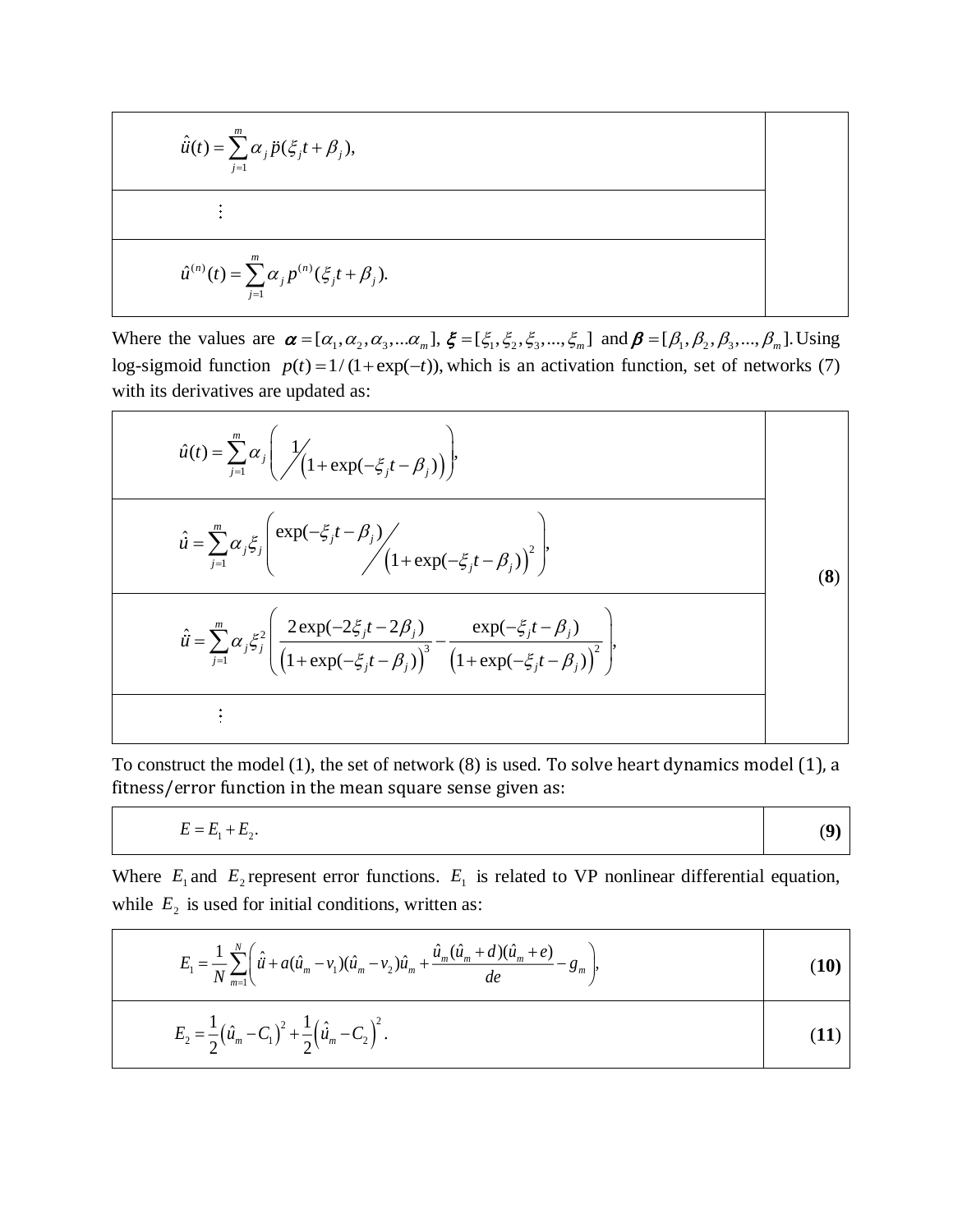Where  $N = \frac{1}{h}$ ,  $\hat{u}_m = \hat{u}(t_m)$ ,  $t_m = mh$  and  $g_m = g(t_m)$ . Solution for model (1) can be achieved by using trained weights  $W = [\alpha, \xi, \beta]$ .

#### **3.2. Optimization process: PSO-ASA**

Evolutionary computing a process based on PSO hybrid with ASA, i.e., PSO-ASA, is used in the training of unknown modifiable parameter of ANNs for solving the dynamics of VPS-HBM. PSO are considered an accurate, efficient, robust and reliable techniques evolutionary computing field and wield applied in applied sciences. PSO introduced by Eberhart and Kennedy at the last decade of nineteen century. PSO is replacement to genetic algorithms [34] and used mainly for optimization due to its short memory requirements [35] and ease of implementation. Some recent possible applications of PSO are multicast routing problem in communication networks [36], solar photovoltaic system [37], clustering high-dimensional data [38], multilevel thresholding [39], energy resource scheduling considering vehicle-to-grid [40], gene selection in cancer classification [41], humanoid robots [42] and collective robotic search applications [43].

Each single candidate result in an optimization model represents a particle. In PSO, the problem is explored by generated particles to form a swarm. For optimal performance of the technique, initial swarms spread in the larger domains. In the swarm, an objective function is defined by using the fitness values of the problem and the iterative process is used to get the optimal solutions. The optimal solutions iteratively obtained by initializing the parameters runs in the PSO algorithm. In the swarm, the position and the velocity is simplified by using its previous local and global best

positions are  $P_{L-B}^{q-1}$  $\bm{P}^{q-1}_{L-Best}$  and  $\bm{P}^{q-1}_{G-E}$  $P_{G-Best}^{q-1}$ . The updating form of PSO for position and velocity is given as:

$$
X_i^q = X_i^{q-1} + V_i^{q-1},
$$
\n
$$
V_i^q = \omega V_i^{q-1} + l_1 q_I (P_{L-Best}^{q-1} - X_i^{q-1}) + l_2 q_2 (P_{G-Best}^{q-1} - X_i^{q-1}).
$$
\n(12)

Where *V*i and *X*i vectors represent the i<sup>th</sup> velocity vector and swarm particle, respectively,  $\omega \in [0,1]$  shows the inertia weight,  $l_1$  and  $l_2$  are acceleration constants and  $q_1$  and  $q_2$  are random vectors. The velocity vector lie in [-*v*max, *v*max], where *v*max shows the maximum velocity. The performance of the algorithm is stopped due to predefined number of flights.

Active set is a local search algorithm and used in optimization process. ASA is applied in constrained/unconstrained optimization problems. Some recent applications are distributed model predictive control [44], real-time optimal control [45], for solving large-scale non-smooth optimization models with box constraints [46], for online deconvolution of calcium imaging data [47] and for solving large non-negative least squares problems [48]. In the present study, combination of PSO-ASA is used to find the designed variables for solving the VPS-HBM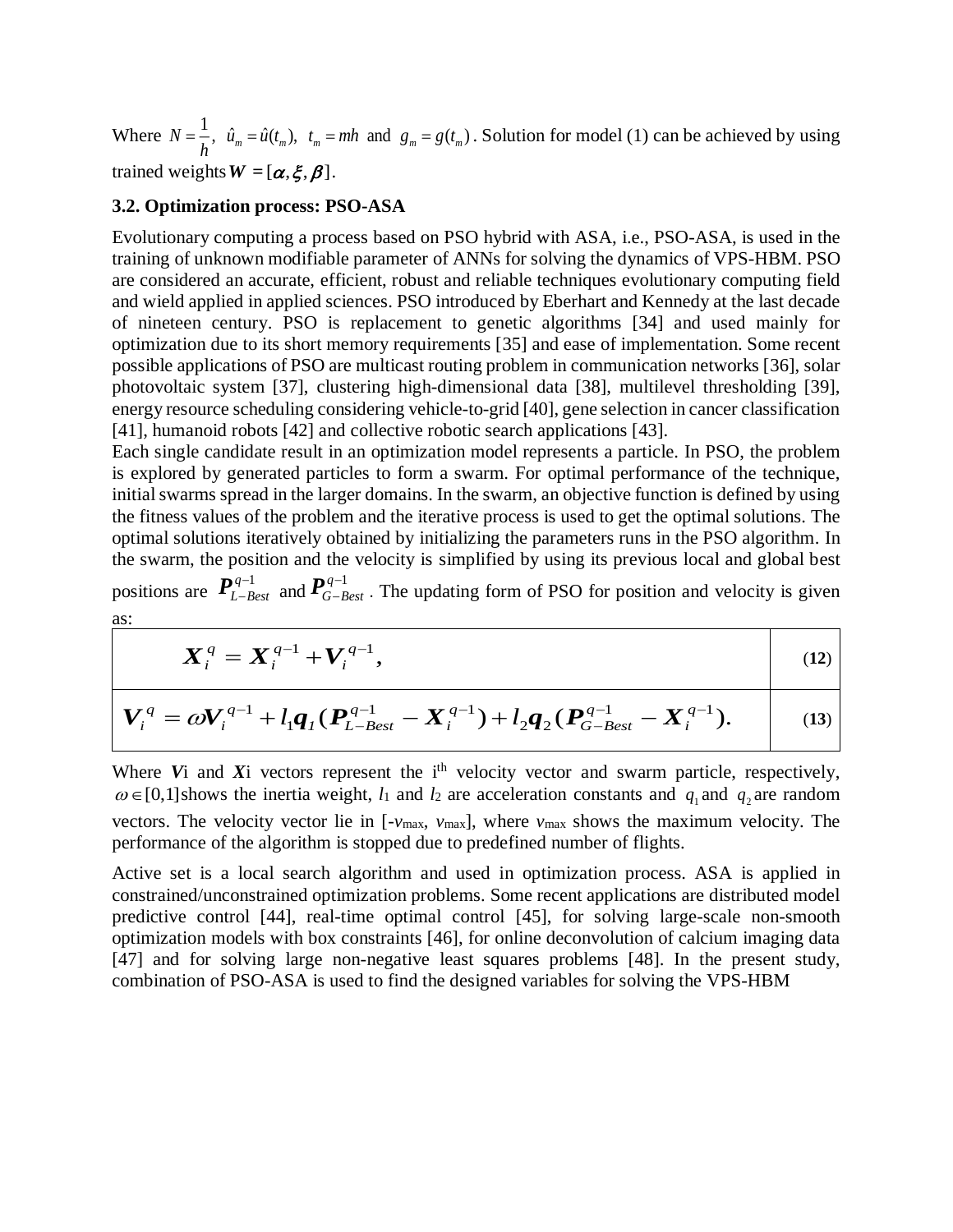

Figure 1: Graphical abstract of present scheme for VP system of heartbeat model

## **3. Performance indices**

The performance analysis for VPS-HBM are constructed for mean absolute deviation (MAD), variance account for (VAF) and Theil's inequality coefficient (TIC). These performances are used to examine the designed methodologies of the model. The mathematical form of these operators MAD, VAF and TIC is given as

$$
\text{MAD} = \sum_{j=1}^{m} \left| u_j - \hat{u}_j \right|, \tag{14}
$$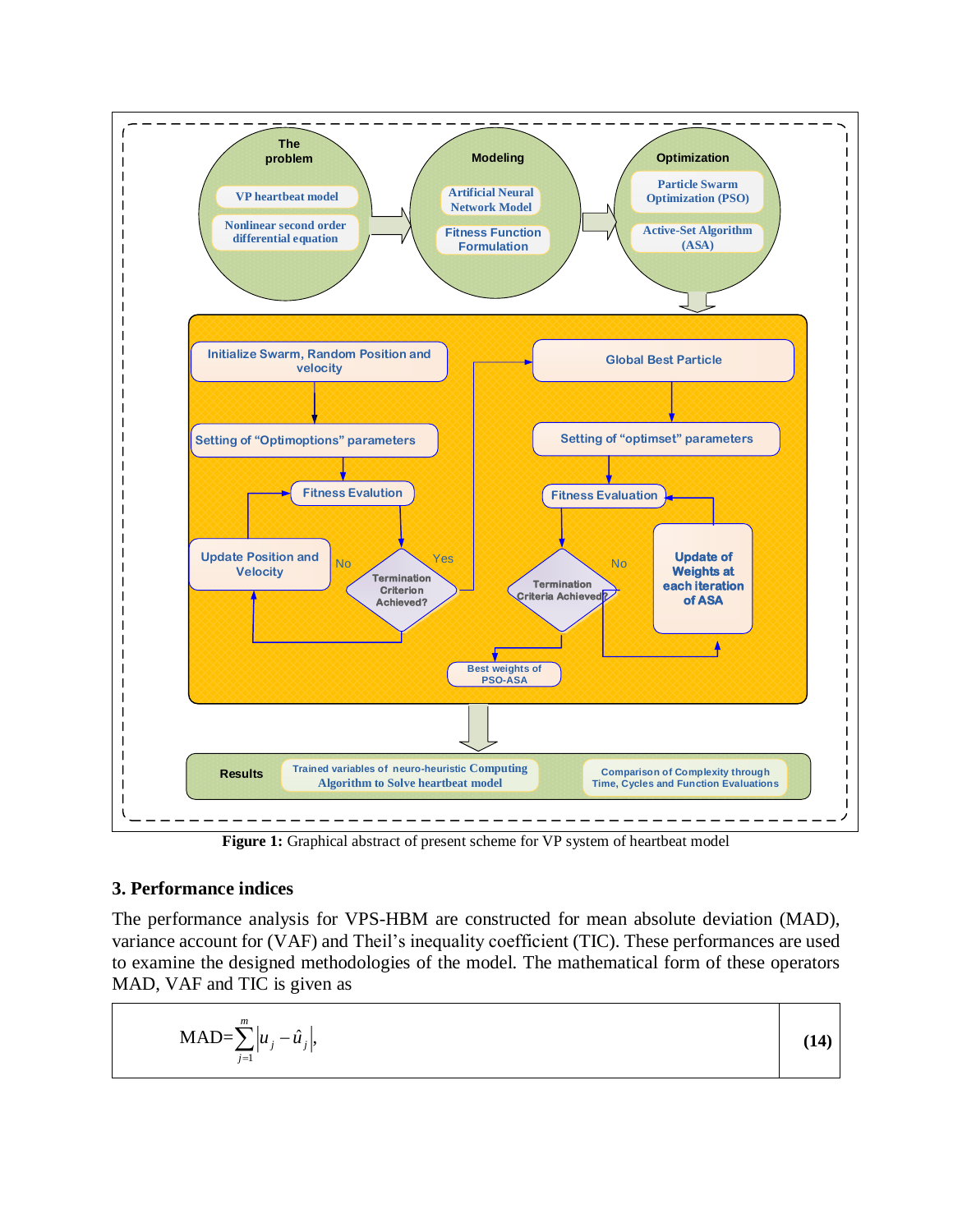| $VAF = \left(1 - \frac{\text{var}(u - \hat{u})}{\text{var}(u)}\right) * 100,$                                                                                                           | (15) |
|-----------------------------------------------------------------------------------------------------------------------------------------------------------------------------------------|------|
| $EVAF = -(VAF - 100),$                                                                                                                                                                  | (16) |
| $\sqrt{\frac{1}{m}\sum_{j=1}^{m}(u_j - \hat{u}_j)^2}$<br>$TIC = -$<br>$\left( \sqrt{ \frac{1}{m} \sum_{j=1}^{m} u_j^2 } + \sqrt{ \frac{1}{m} \sum_{j=1}^{m} \hat{u}_j^2 } \, \right)^2$ |      |

Where  $j$  is the grid point,  $u$  and  $\hat{u}$  are used for the reference and approximate solutions.



| Particle Swarm procedure started                                                                                                                 |
|--------------------------------------------------------------------------------------------------------------------------------------------------|
| Inputs:                                                                                                                                          |
| The chromosome with same number of entries of the                                                                                                |
| Networks as:                                                                                                                                     |
| $W = [\alpha, \xi, \beta]$                                                                                                                       |
| Population: The chromosomes set is symbolized as:                                                                                                |
| $\alpha = [\alpha_1, \alpha_2, \alpha_3,  \alpha_m], \xi = [\xi_1, \xi_2, \xi_3, , \xi_m]$ and $\beta = [\beta_1, \beta_2, \beta_3, , \beta_m].$ |
| $P = [W_1, W_2, \ldots, W_m]^t$                                                                                                                  |
| Output:                                                                                                                                          |
| The Best Global-weights of PSO $W_{\text{B-PSO}}$                                                                                                |
| Initialization                                                                                                                                   |
| Construct a $W$ (weight vector) of real bounded numbers                                                                                          |
| to indicate a chromosome. Set of W is used to form an                                                                                            |
| initial P. Generate randomly initial swarm of the                                                                                                |
| particle by initializing the 'PSO' and 'gaoptimset'                                                                                              |
| routines                                                                                                                                         |
| Fitness evaluation<br>Attained the fitness 'E' in 'P' for all 'W' by using                                                                       |
| equations $(9)$ to $(11)$                                                                                                                        |
| Termination                                                                                                                                      |
| Terminate the process to achieve one of the following                                                                                            |
| "Fitness" e $\rightarrow$ 10 <sup>-18</sup> ,                                                                                                    |
| $'$ 'TolFun'' $\rightarrow$ 10 <sup>-18</sup> ,<br>$\bullet$                                                                                     |
| "Populationspan" $\rightarrow$ (-30,30)<br>٠                                                                                                     |
| "Initialweights" $\rightarrow$ linearly decreasing<br>$\bullet$                                                                                  |
| ''particlecize'' $\rightarrow$ 30<br>٠                                                                                                           |
| $'$ 'SwarmSize'' $\rightarrow$ 100<br>$\bullet$                                                                                                  |
| "HybridFcn" $\rightarrow$ @fmincon<br>٠                                                                                                          |
| "Velocity span" $\rightarrow$ (-2, 2)<br>$\bullet$                                                                                               |
| Other functions taken as default<br>$\bullet$                                                                                                    |
|                                                                                                                                                  |

Go to step **storage**, when stopping criteria meets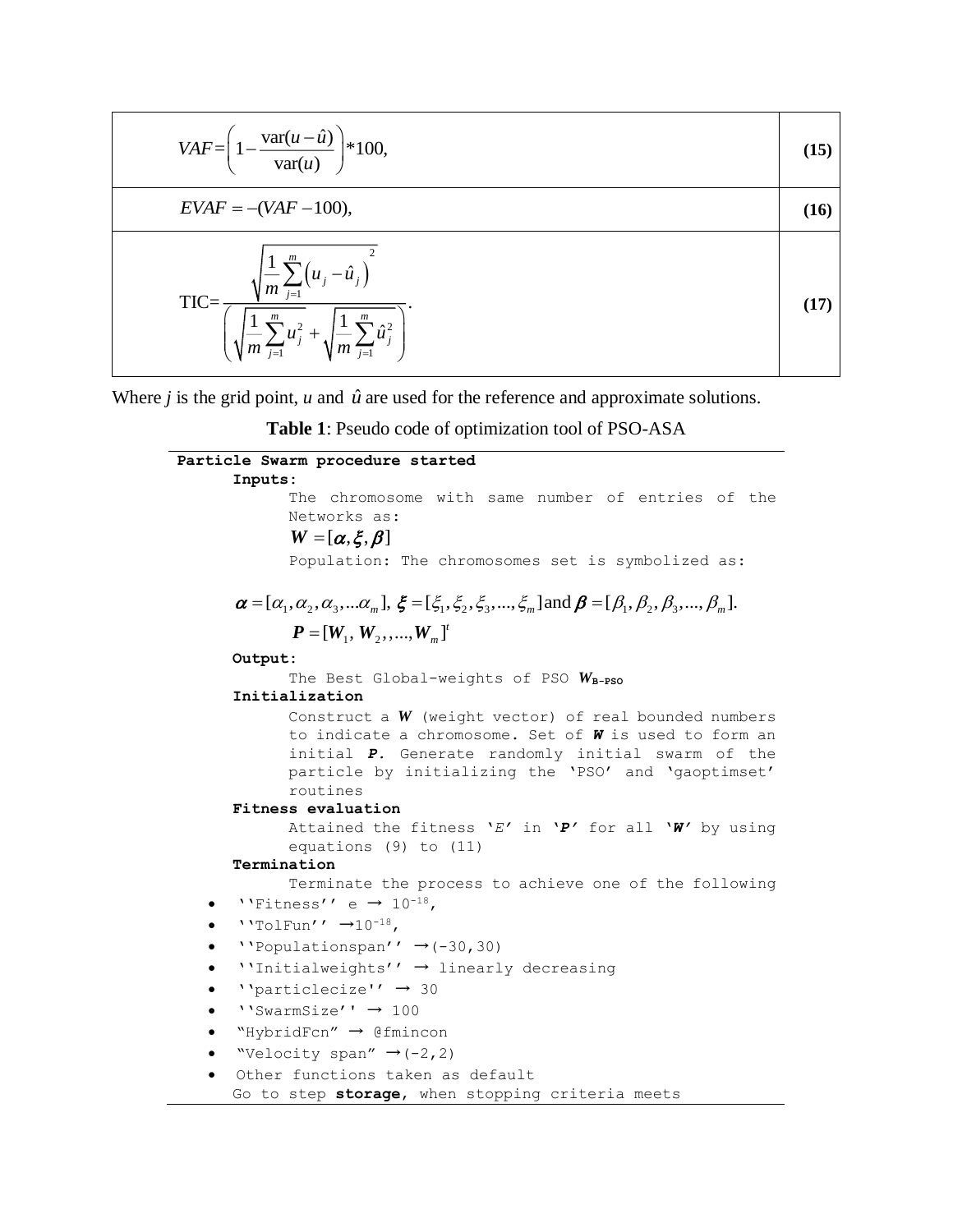**Ranking** Ranked each *W* of *P* for brilliance of *E* **Renewal** Call the position and velocity using Eqs. (13-14) '**fitness evaluation**' step **Storage** Save W<sub>B-PSO</sub> the best weight vector, fitness *E*, with its time, generation and function counts for the existent run of PSO **End Particle Swarm Optimization PSO-ASA Procedure Start Inputs** Take  $W_{\text{B-PSO}}$  as a start point **Output** Best weights of PSO-ASA is W<sub>PSO-ASA</sub> **Initialize** Use *W***B-PSO** as a start point Bounded constraints, total iterations, assignments and other decelerations **Terminate** Algorithm stop when any of the following criteria meet 'Fitness'  $e \le 10^{-14}$ , 'total Iterations' = 900,  $\text{YtolFun'} \leq 10^{-20}$ ,  $\text{YtolX'} \leq 10^{-20}$ ,  $\text{YtolCon'} \leq 10^{-22}$ , and 'MaxFunEvals' ≤ 250000 While (Terminate required criteria fulfilled) **Fitness calculation** Calculate *E* of the present *W* using Eqs (9-11) **Adjustments** Invoking ''fmincon'' for the PSO. Modify *W* for each generation of ASA. Compute *E* of updated *W* again using Eqs (5-7). **Accumulate** Store the weight vector *WPSO-ASA* values, fitness *E value*, number of iterations, the time *t*, and count of function for the current runs of ASA. **PSO-ASA Procedure End**

## **4. Numerical results and discussion**

The numerical results for the present scheme are presented here for two problems of nonlinear VP heart model. Different values of asymmetric damping parameters, pulse shape variation factor *a* for each problem are taken. The comparison of the present solutions with reference numerical values of AM. To demonstrate the worth of the present design, numerical results are presented in the form of graphical illustrations as well as tabulated form.

## **Problem 1:**

Consider the heartbeat dynamical VP model (1) have been taken by varying *a*, and different values of *v*<sup>1</sup> and *v*2. While *e* is fixed term that used to switch the period of atrial/ventricular contraction. The term *d* is used to exchange the harmonic forcing of standard VP model.

## **Scenario 1**: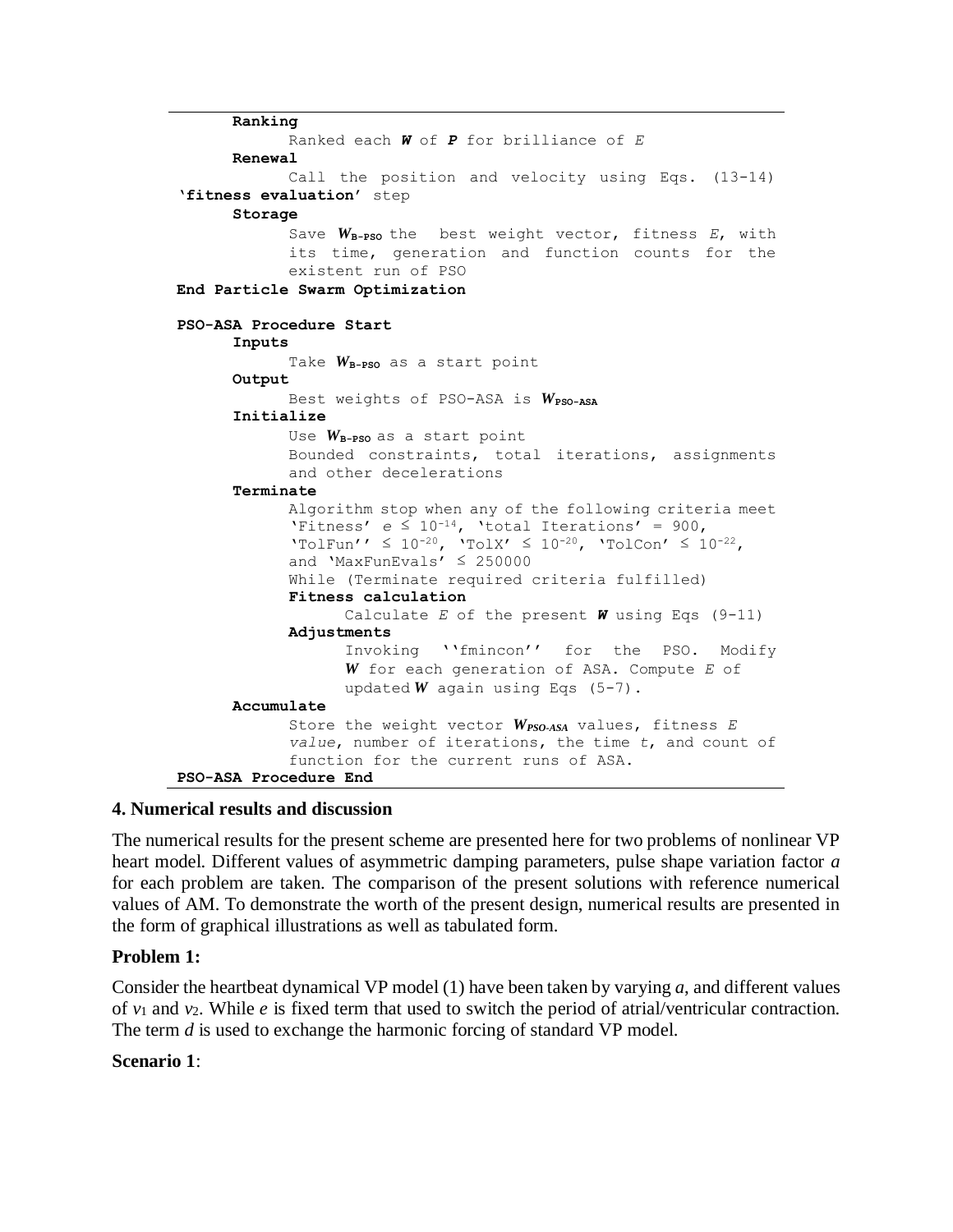| Cases | $\overline{a}$          | $\mathcal{V}_1$ | $v_{\gamma}$ | $\mathfrak{a}$          |                 |        |       |
|-------|-------------------------|-----------------|--------------|-------------------------|-----------------|--------|-------|
|       | $\overline{\mathbf{3}}$ | 0.83            |              | $-0.83$ 3               | 6               | $-0.1$ | 0.025 |
|       | 2                       | 0.83            |              | $-0.83$ 3               | $6\overline{6}$ | $-0.1$ | 0.025 |
|       | $-1$                    | 0.83            | $-0.83$      | $\overline{\mathbf{3}}$ | $6\overline{6}$ | $-0.1$ | 0.025 |

Heartbeat dynamics model is taken with three values of pulse shape modification factor *a* and is given as:

The heartbeat VP model for the above scenario is written as:

| $\ddot{u} + a(u - 0.83)(u + 0.83)\dot{u} + \frac{u(u + 3)(u + 6)}{18} = 0,$ |  |  |  |
|-----------------------------------------------------------------------------|--|--|--|
| $u(0) = -0.1$ , $u(0) = 0.025$ .                                            |  |  |  |

The fitness function for model (18) is written as:

$$
E = \frac{1}{N} \sum_{m=1}^{N} \left( \hat{u}_m + a(\hat{u}_m - 0.83)(\hat{u}_m + 0.83)\hat{u}_m + \frac{\hat{u}_m(\hat{u}_m + 3)(\hat{u}_m + 6)}{18} \right)^2
$$
  
+  $\frac{1}{2} (\hat{u}_m + 0.1)^2 + \frac{1}{2} (\hat{u}_m - 0.025)^2$  (19)

٦

#### **Scenario 2**:

Changing the values of asymmetric damping factors (*v*1, *v*2)

| Cases | a      | $\mathcal{V}_1$  | $v_{\gamma}$ | $\mu$                   | $\epsilon$       |        |              |
|-------|--------|------------------|--------------|-------------------------|------------------|--------|--------------|
|       | 2 0.93 |                  | $-0.93$      |                         | $3 \t\t 6$       | $-0.1$ | 0.025        |
|       |        | 2 0.43 -0.43 3 6 |              |                         |                  |        | $-0.1$ 0.025 |
|       |        | 0.63             | $-0.63$      | $\overline{\mathbf{3}}$ | $6 \quad \sigma$ | $-0.1$ | 0.025        |

The heartbeat VP model for the scenario (2) is written as:

| $\ddot{u} + 2(u - v_1)(u - v_2)\dot{u} + \frac{u(u+3)(u+6)}{18} = 0,$ | (20 |
|-----------------------------------------------------------------------|-----|
| $u(0) = -0.1$ , $u(0) = 0.025$ .                                      |     |

The fitness formulation of the model (20) is written as: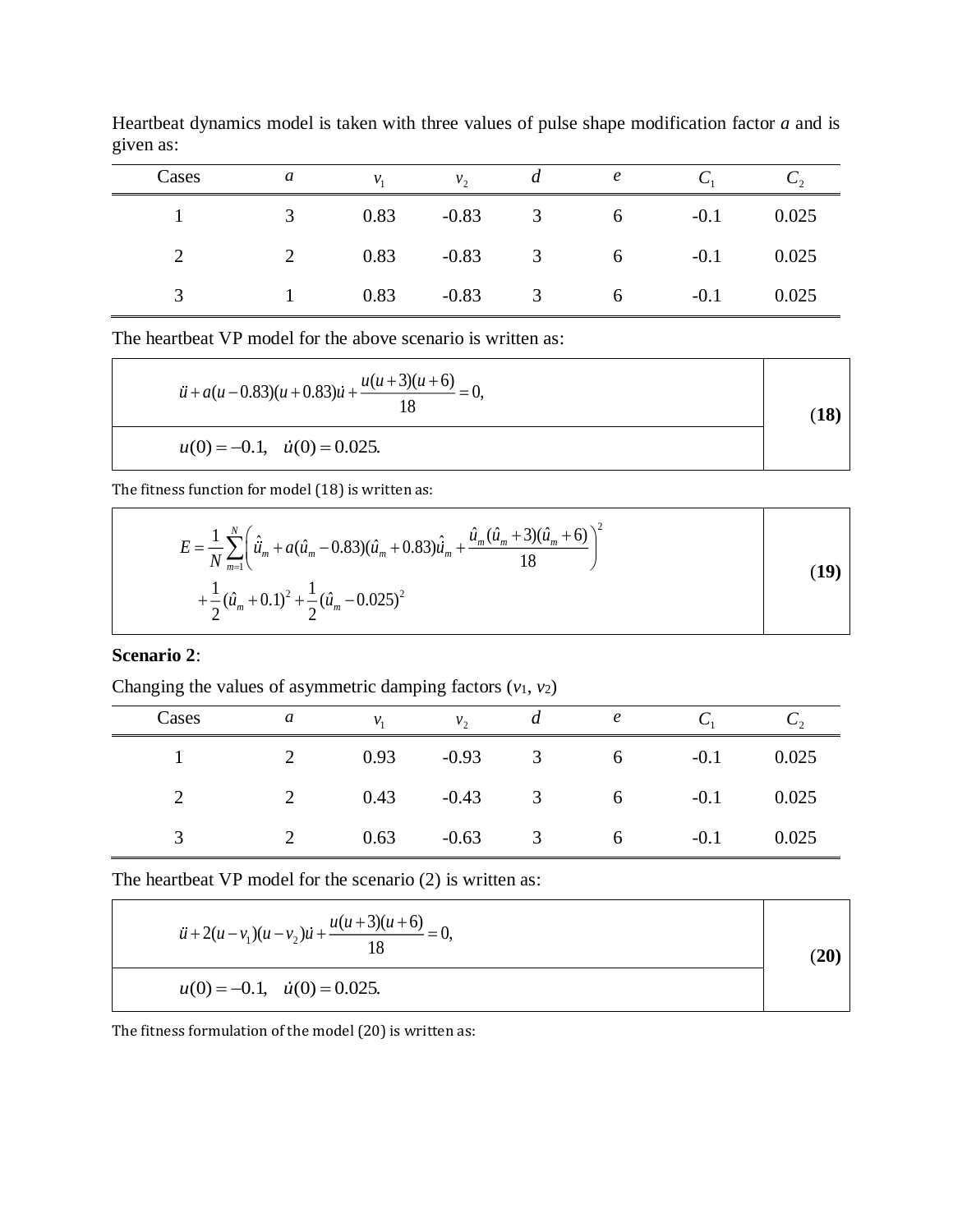$$
E = \frac{1}{N} \sum_{m=1}^{N} \left( \hat{u}_m + 2(\hat{u}_m - v_1)(\hat{u}_m - v_2)\hat{u}_m + \frac{\hat{u}_m(\hat{u}_m + 3)(\hat{u}_m + 6)}{18} \right)^2
$$
  
+  $\frac{1}{2} (\hat{u}_m + 0.1)^2 + \frac{1}{2} (\hat{u}_m - 0.025)^2$  (21)

Optimization of above model is executed with the combination of PSO-ASA.

## **Scenario 3**:

In this scenario, forcing factor  $g(t) = B\sin(\psi t)$  based on the variation in pulse shape modification term *a.* 

| Cases a $v_1$ $v_2$ de B $\psi$ C, C, |  |  |                                      |  |  |
|---------------------------------------|--|--|--------------------------------------|--|--|
|                                       |  |  | 1 0.5 0.97 -1 3 6 2.5 1.9 -0.1 0.025 |  |  |
|                                       |  |  | 2 0.4 0.97 -1 3 6 2.5 1.9 -0.1 0.025 |  |  |
|                                       |  |  | 3 0.3 0.97 -1 3 6 2.5 1.9 -0.1 0.025 |  |  |

For the above scenario the model becomes as:

$$
\ddot{u} + a(u - 0.97)(u + 1)\dot{u} + \frac{u(u + 3)(u + 6)}{18} = 2.5\sin(1.9t),
$$
  
\n
$$
u(0) = -0.1, \quad \dot{u}(0) = 0.025.
$$
\n(22)

The fitness function of the model (22) is written as:

$$
E = \frac{1}{N} \sum_{m=1}^{N} \left( \hat{\ddot{u}}_m + a(\hat{u}_m - 0.97)(\hat{u}_m + 1)\hat{\dot{u}}_m + \frac{\hat{u}_m(\hat{u}_m + 3)(\hat{u}_m + 6)}{18} - 2.5\sin(1.9t) \right)^2
$$
  
+  $\frac{1}{2} (\hat{u}_m + 0.1)^2 + \frac{1}{2} (\hat{u}_m - 0.025)^2$  (23)

٦

Τ

Optimization of above model is executed with the combination of PSO-ASA. The proposed solutions are obtained by using the weights for scenarios (1-3)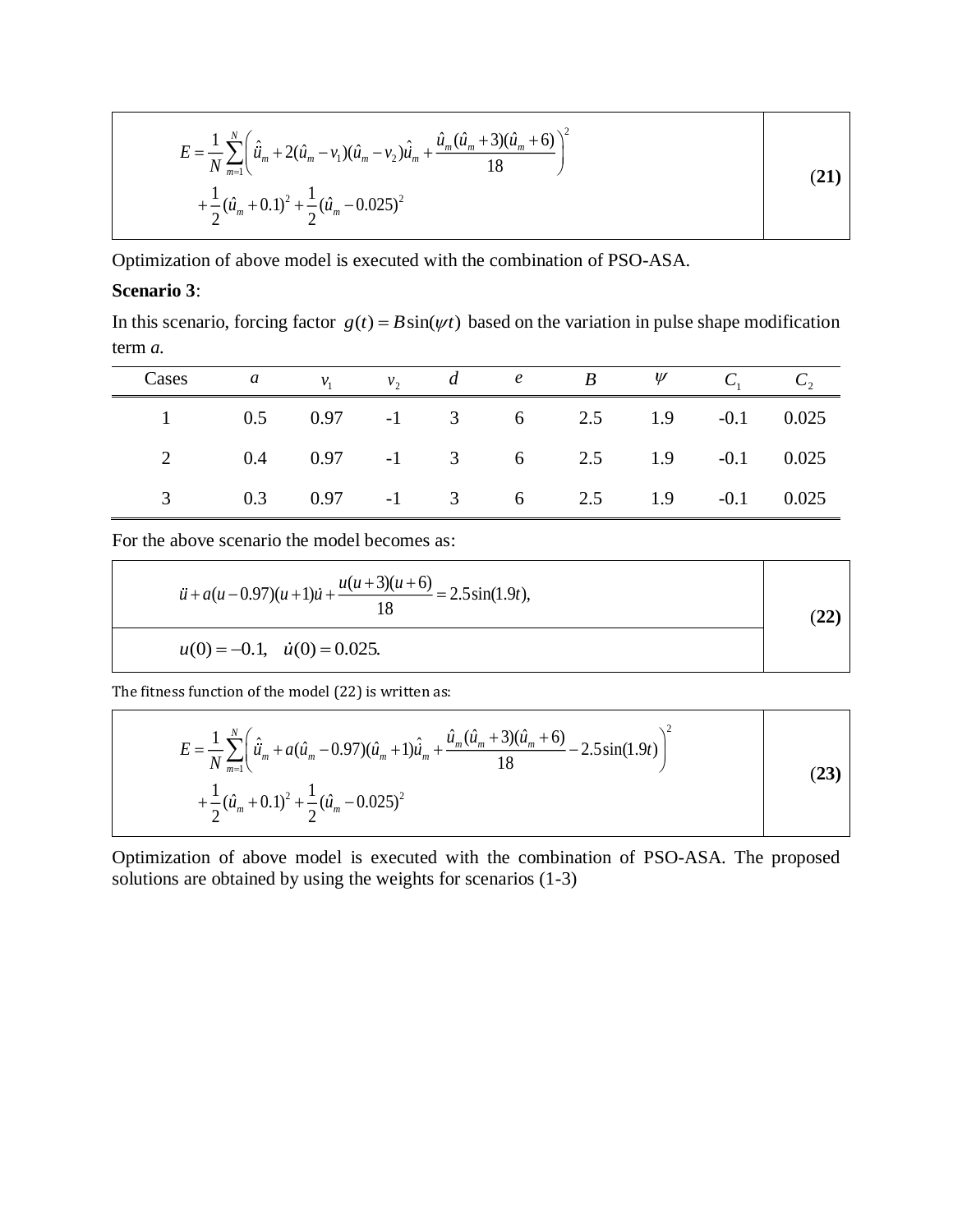

Figure 2: Set of weights for cases (1-3) of scenario 1



Figure 3: Set of weights for cases (1-3) of scenario 2



**Figure 4:** Set of weights for cases (1-3) of scenario 3

Comparison of result and absolute error (AE) of present solution from reference Adams results for scenarios (1-3) are shown in Figs. (5-7). It is seen that the numerical Adams results and presents results overlapped for all cases of scenarios (1-3). Moreover, the AE lies between the ranges of 10- <sup>05</sup> to  $10^{-07}$ ,  $10^{-04}$  to  $10^{-05}$  for cases (1-3) of scenario 1 and 2. The accuracy is achieved  $10^{-04}$  to  $10^{-06}$ for cases (2-3), while the values for case 1 lie around  $10^{-02}$  to  $10^{-04}$  of scenario 3. To assess the convergence and accuracy of the present technique, hundred independent runs of PSO-ASA are performed. The numerical statistical values based on minimum (Min), median (Med) and semi interquartile range (SIR) operators for hundred runs are tabulated in Table 2 for cases (1-3) of scenario 1. It is observed that Min values lie in the ranges of  $10^{-05}$  to  $10^{-11}$  for case 1, while for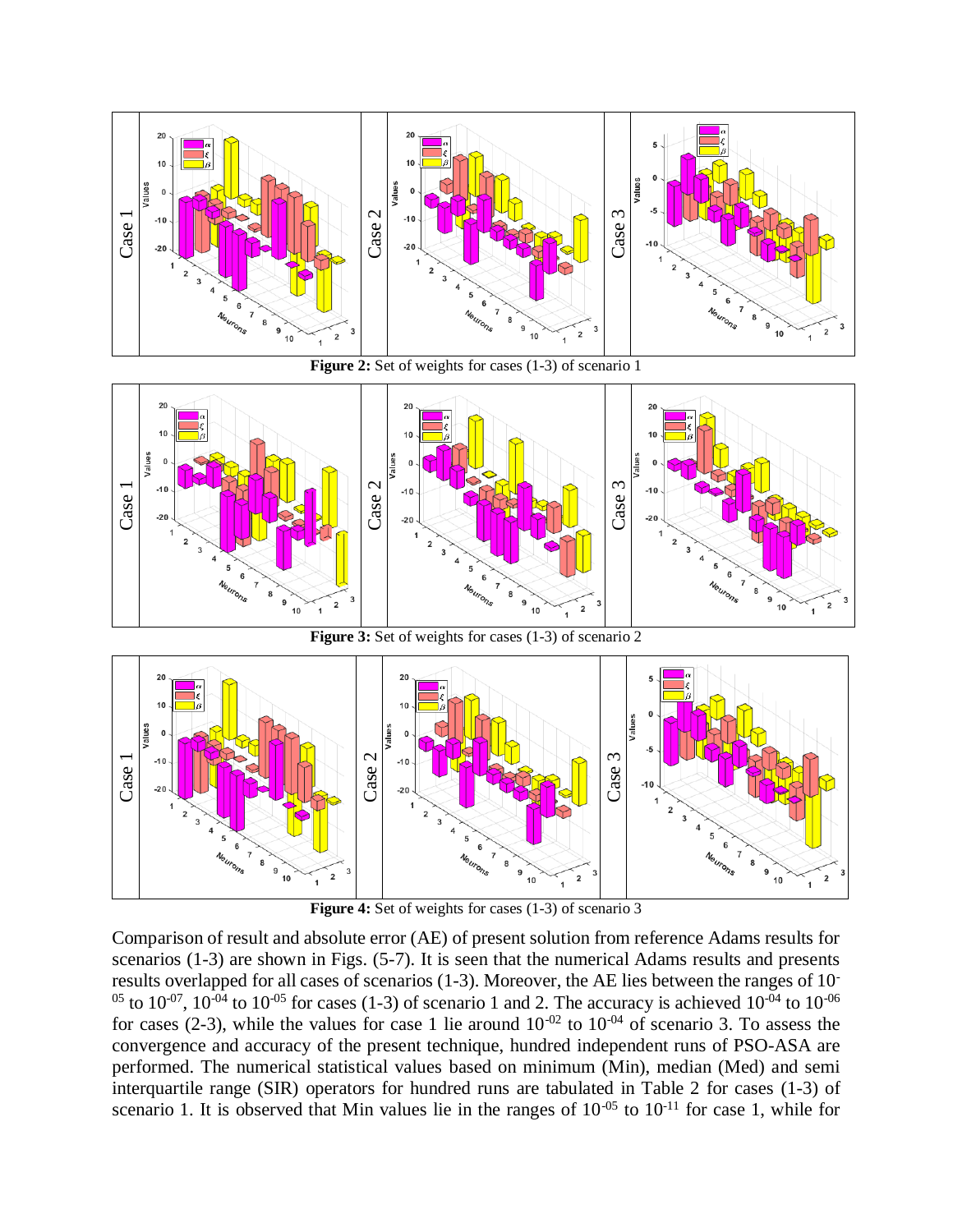cases (2-3) the Min values lie around  $10^{-06}$  to  $10^{-11}$ . The Med values lie around  $10^{-04}$  to  $10^{-08}$  for all cases of scenario 1. However, the SIR values lie in good ranges for all cases of scenario 1 and found to be around  $10^{-04}$  to  $10^{-06}$ . Table 2 is based on the statistical values of scenario 2 for all the cases. As a result, satisfactory level of values have been achieved for all the cases of scenario 2 and 3. The Min values lie around  $10^{-06}$  to  $10^{-12}$ ,  $10^{-04}$  to  $10^{-08}$ ,  $10^{-06}$  to  $10^{-11}$  for cases (1-3). Whereas, the Med and SIR values for all cases lie in the ranges of  $10^{-04}$  to  $10^{-05}$ .

For the gages of performance indices of fitness (FIT), MAD, ENSE and TIC are plotted in Figs. The mathematical form of these operators is shown in equations (9), (14), (16) and (17). Near optimum values observed for all the performances that establish the value, worth and significance of the present scheme.



**Figure 5:** Comparison and AE of present solution from reference Adams results for cases (1-3) of scenario 1



**Figure 6:** Comparison and AE of present solution from reference Adams results for cases (1-3) of scenario 2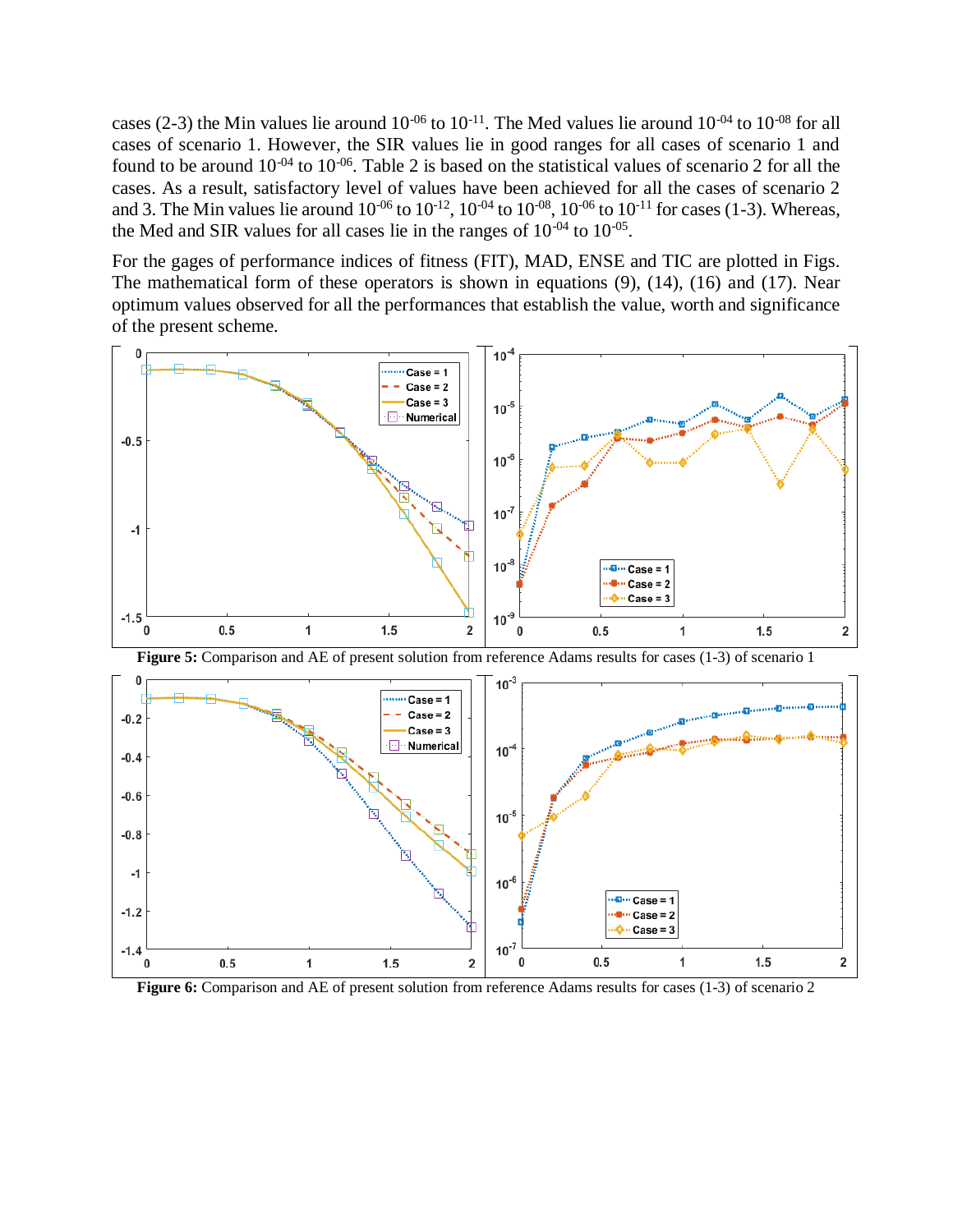

**Figure 7:** Comparison and AE of present solution from reference Adams results for cases (1-3) of scenario 3

|                  | Table 2: Comparison of statistical investigates of the present results for Scenario 1 |               |            |          |               |            |          |               |            |  |  |
|------------------|---------------------------------------------------------------------------------------|---------------|------------|----------|---------------|------------|----------|---------------|------------|--|--|
| $\boldsymbol{x}$ |                                                                                       | Case 1        |            |          | Case 2        |            |          | Case 3        |            |  |  |
|                  | Min                                                                                   | <b>Median</b> | <b>SIR</b> | Min      | <b>Median</b> | <b>SIR</b> | Min      | <b>Median</b> | <b>SIR</b> |  |  |
| $\mathbf{0}$     | 9.03E-11                                                                              | 2.79E-08      | 1.06E-06   | 1.21E-11 | 2.83E-08      | 5.27E-07   | 6.33E-11 | 4.08E-08      | 1.30E-06   |  |  |
| 0.2              | 1.09E-06                                                                              | 3.06E-05      | 4.52E-05   | 1.34E-07 | 1.94E-05      | 2.64E-05   | 1.42E-07 | 1.22E-05      | 1.89E-05   |  |  |
| 0.4              | 2.57E-06                                                                              | 1.05E-04      | 1.48E-04   | 1.44E-07 | 7.47E-05      | 8.01E-05   | 7.57E-07 | 3.86E-05      | 4.43E-05   |  |  |
| 0.6              | 3.26E-06                                                                              | 1.90E-04      | 2.54E-04   | 2.42E-06 | 1.20E-04      | 1.35E-04   | 1.09E-06 | 5.88E-05      | 7.40E-05   |  |  |
| 0.8              | 5.67E-06                                                                              | 3.01E-04      | 3.94E-04   | 2.26E-06 | 1.81E-04      | 1.88E-04   | 8.65E-07 | 8.36E-05      | 1.01E-04   |  |  |
| $\mathbf{1}$     | 4.69E-06                                                                              | 4.12E-04      | 5.52E-04   | 2.84E-06 | 2.53E-04      | 2.26E-04   | 8.63E-07 | 1.10E-04      | 1.31E-04   |  |  |
| 1.2              | 1.07E-05                                                                              | 5.03E-04      | 6.72E-04   | 5.58E-06 | 2.99E-04      | 3.04E-04   | 2.25E-06 | 1.33E-04      | 1.66E-04   |  |  |
| 1.4              | 5.64E-06                                                                              | 5.64E-04      | 7.44E-04   | 4.05E-06 | 3.42E-04      | 3.45E-04   | 2.59E-06 | 1.52E-04      | 1.85E-04   |  |  |
| 1.6              | 1.23E-05                                                                              | 5.92E-04      | 7.87E-04   | 2.84E-06 | 3.69E-04      | 3.54E-04   | 3.37E-07 | 1.70E-04      | 2.05E-04   |  |  |
| 1.8              | 6.44E-06                                                                              | 6.01E-04      | 7.97E-04   | 4.46E-06 | 3.79E-04      | 3.78E-04   | 2.21E-06 | 1.80E-04      | 2.17E-04   |  |  |
| $\mathcal{L}$    | 1.08E-05                                                                              | 5.76E-04      | 8.04E-04   | 1.80E-06 | 3.64E-04      | 3.69E-04   | 6.43E-07 | 1.88E-04      | 2.41E-04   |  |  |

**Table 3**: Comparison of statistical investigates of the present results for Scenario 2

| $\boldsymbol{x}$ |          | Case 1        |            |          | Case 2        |            | Case 3   |               |            |
|------------------|----------|---------------|------------|----------|---------------|------------|----------|---------------|------------|
|                  | Min      | <b>Median</b> | <b>SIR</b> | Min      | <b>Median</b> | <b>SIR</b> | Min      | <b>Median</b> | <b>SIR</b> |
| 0                | 1.68E-10 | 5.46E-08      | 1.76E-06   | 3.98E-11 | 7.91E-08      | 3.35E-06   | 1.52E-11 | 5.32E-08      | 1.06E-06   |
| 0.2              | 2.59E-07 | 2.25E-05      | 3.62E-05   | 4.76E-08 | 2.15E-05      | 3.12E-05   | 5.46E-07 | 2.51E-05      | 4.15E-05   |
| 0.4              | 6.74E-07 | 9.05E-05      | 1.10E-04   | 1.01E-06 | 6.47E-05      | 7.24E-05   | 1.51E-06 | 8.76E-05      | 1.13E-04   |
| 0.6              | 4.34E-06 | 1.50E-04      | 1.97E-04   | 9.71E-07 | 9.36E-05      | 9.19E-05   | 2.15E-06 | 1.15E-04      | 1.85E-04   |
| 0.8              | 8.82E-06 | 2.22E-04      | 3.15E-04   | 2.01E-06 | 1.33E-04      | 1.25E-04   | 2.97E-06 | 1.55E-04      | 2.63E-04   |
| 1                | 5.12E-06 | 3.19E-04      | 4.30E-04   | 2.99E-06 | 1.69E-04      | 1.45E-04   | 4.06E-06 | 2.18E-04      | 3.25E-04   |
| 1.2              | 1.03E-05 | 4.00E-04      | 5.47E-04   | 1.73E-06 | 1.82E-04      | 1.60E-04   | 3.44E-06 | 2.58E-04      | 3.82E-04   |
| 1.4              | 1.83E-05 | 4.58E-04      | 6.45E-04   | 1.19E-06 | 1.92E-04      | 1.78E-04   | 5.18E-06 | 2.51E-04      | 4.19E-04   |
| 1.6              | 1.28E-05 | 5.08E-04      | 6.93E-04   | 3.52E-06 | 2.07E-04      | 1.84E-04   | 5.20E-06 | 2.67E-04      | 4.32E-04   |
| 1.8              | 1.81E-05 | 5.27E-04      | 7.32E-04   | 3.06E-06 | 2.08E-04      | 1.80E-04   | 4.13E-06 | 2.93E-04      | 4.47F-04   |
| 2                | 1.13E-05 | 5.55E-04      | 7.25E-04   | 1.93E-06 | 1.97E-04      | 1.89E-04   | 5.13E-06 | 2.80E-04      | 4.38E-04   |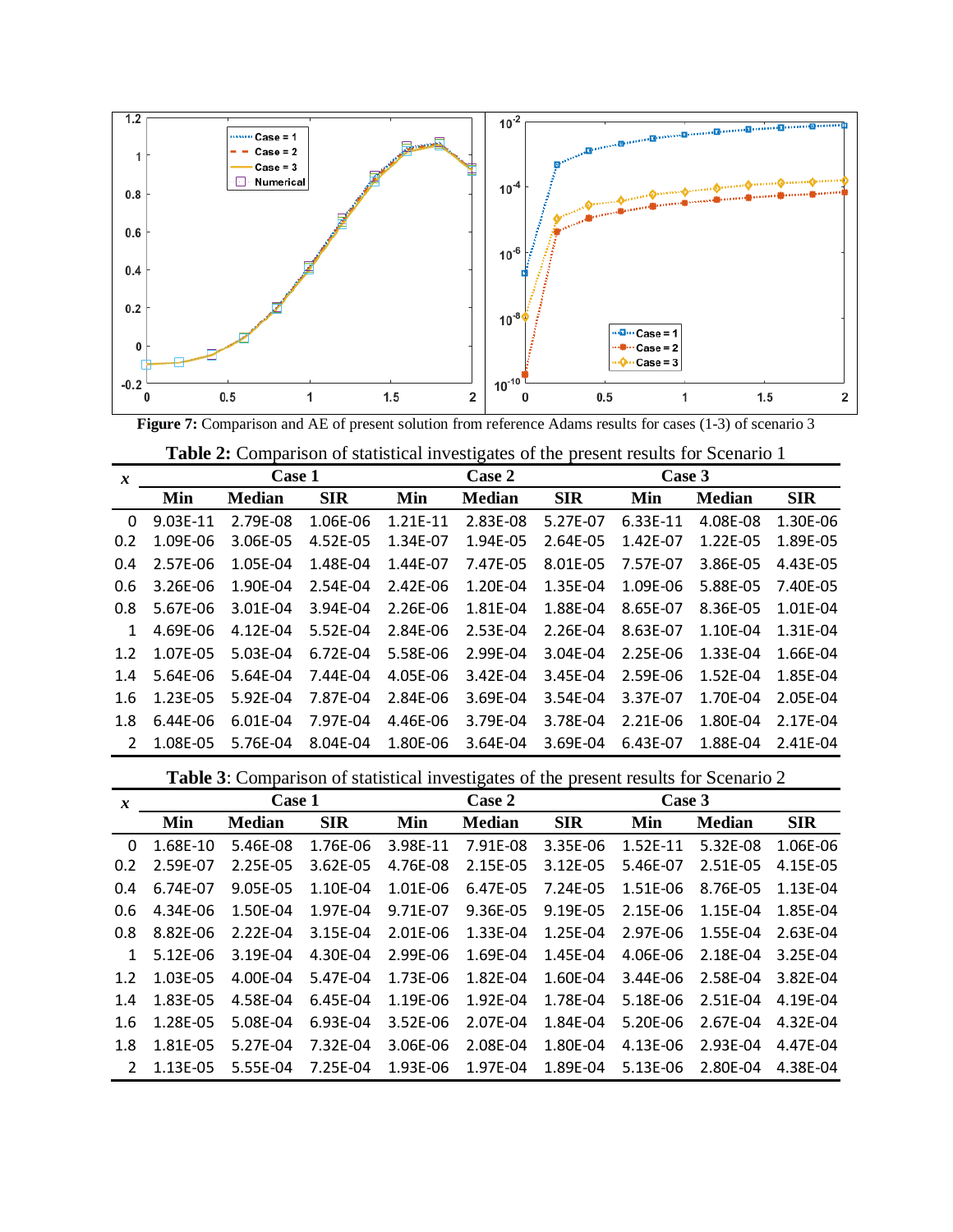| $\boldsymbol{x}$ | Case 1   |               |            |          | Case 2        |            |          |               |            |  |
|------------------|----------|---------------|------------|----------|---------------|------------|----------|---------------|------------|--|
|                  | Min      | <b>Median</b> | <b>SIR</b> | Min      | <b>Median</b> | <b>SIR</b> | Min      | <b>Median</b> | <b>SIR</b> |  |
| 0                | 7.41E-12 | 9.78E-09      | 4.44E-07   | 1.18E-11 | 1.04E-08      | 3.50E-07   | 7.34E-11 | 6.46E-09      | 2.55E-07   |  |
| 0.2              | 2.16E-07 | 2.43E-05      | 6.18E-05   | 1.30E-07 | 3.60E-05      | 7.28E-05   | 1.17E-07 | 3.20E-05      | 6.73E-05   |  |
| 0.4              | 5.98E-07 | 6.42E-05      | 1.48E-04   | 4.51E-07 | 9.00E-05      | 1.89E-04   | 6.30E-07 | 8.20E-05      | 1.73E-04   |  |
| 0.6              | 1.09E-06 | 1.03E-04      | 2.32E-04   | 8.09E-07 | 1.40E-04      | 3.10E-04   | 6.63E-07 | 1.31E-04      | 2.81E-04   |  |
| 0.8              | 1.39E-06 | 1.48E-04      | 3.28E-04   | 1.12E-06 | 2.06E-04      | 4.38E-04   | 1.19E-06 | 1.85E-04      | 3.94E-04   |  |
| 1                | 2.21E-06 | 1.91E-04      | 4.29E-04   | 1.81E-06 | 2.63E-04      | 5.68E-04   | 1.43E-06 | 2.36E-04      | 5.06E-04   |  |
| 1.2              | 2.43E-06 | 2.36E-04      | 5.22E-04   | 1.90E-06 | 3.14E-04      | 6.98E-04   | 1.61E-06 | 2.90E-04      | 6.21E-04   |  |
| 1.4              | 3.18E-06 | 2.79E-04      | 6.11E-04   | 2.52E-06 | 3.78E-04      | 8.22E-04   | 2.02E-06 | 3.41E-04      | 7.32E-04   |  |
| 1.6              | 2.86E-06 | 3.15E-04      | 6.98E-04   | 2.69E-06 | 4.23E-04      | 9.37E-04   | 2.24E-06 | 3.89E-04      | 8.34E-04   |  |
| 1.8              | 4.35E-06 | 3.48E-04      | 7.64E-04   | 3.52E-06 | 4.74E-04      | 1.04E-03   | 2.46E-06 | 4.33E-04      | 9.29F-04   |  |
| $\mathcal{P}$    | 3.53E-06 | 3.76E-04      | 8.24E-04   | 7.05E-07 | 5.01E-04      | 1.11E-03   | 2.64E-06 | 4.75E-04      | 1.01E-03   |  |

**Table 4:** Comparison of statistical investigates of the present results for Scenario 1



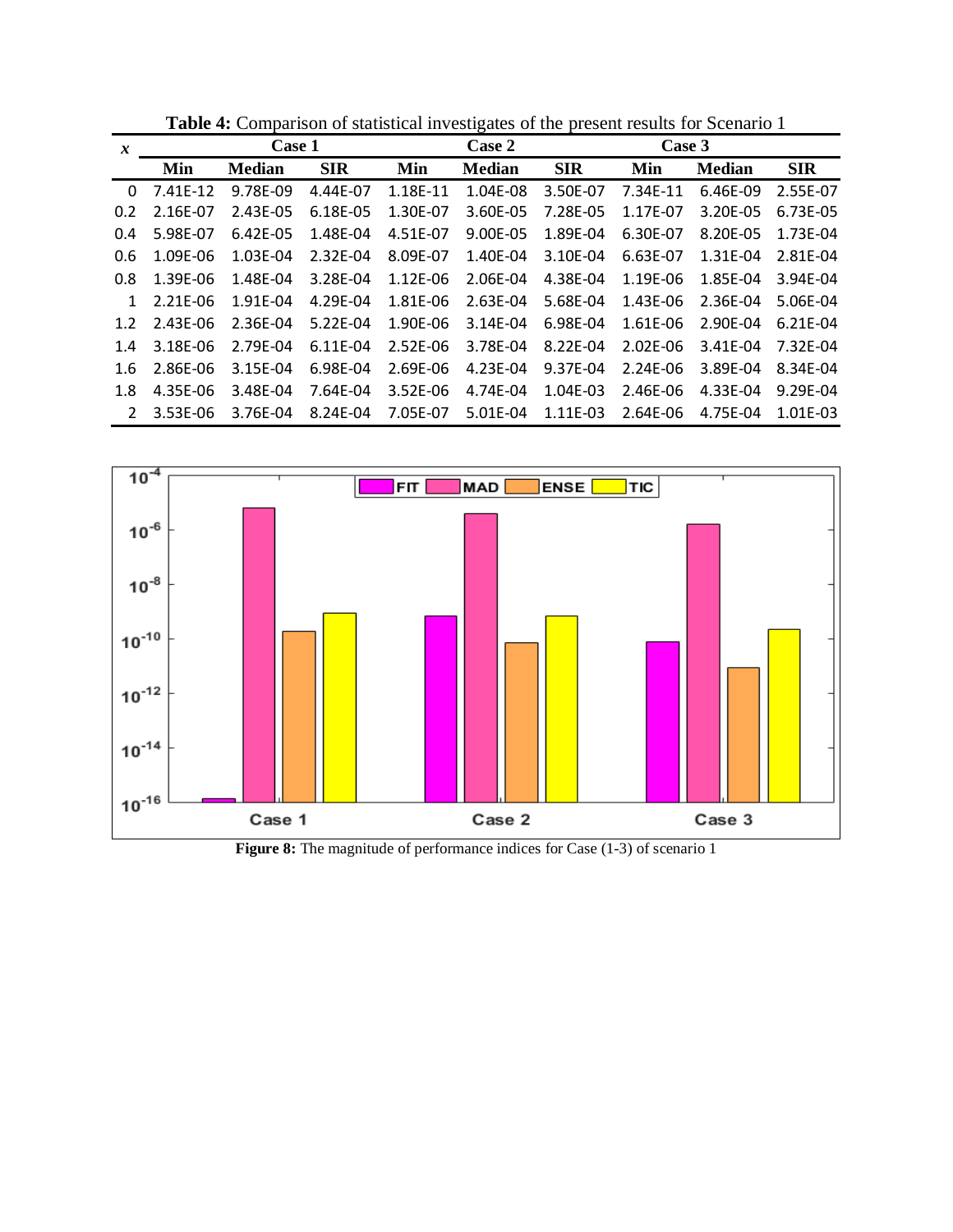

**Figure 9:** The magnitude of performance indices for Case (1-3) of scenario 2



Figure 10: The magnitude of performance indices for Case (1-3) of scenario 3

## **Conclusion**

Following conclusions have been drawn based on numerical experimentation

- Artificial neural network successfully applied for solving nonlinear Van der Pol system of heartbeat model numerically.
- Present numerical solutions for the model are much closer with the Adams numerical results.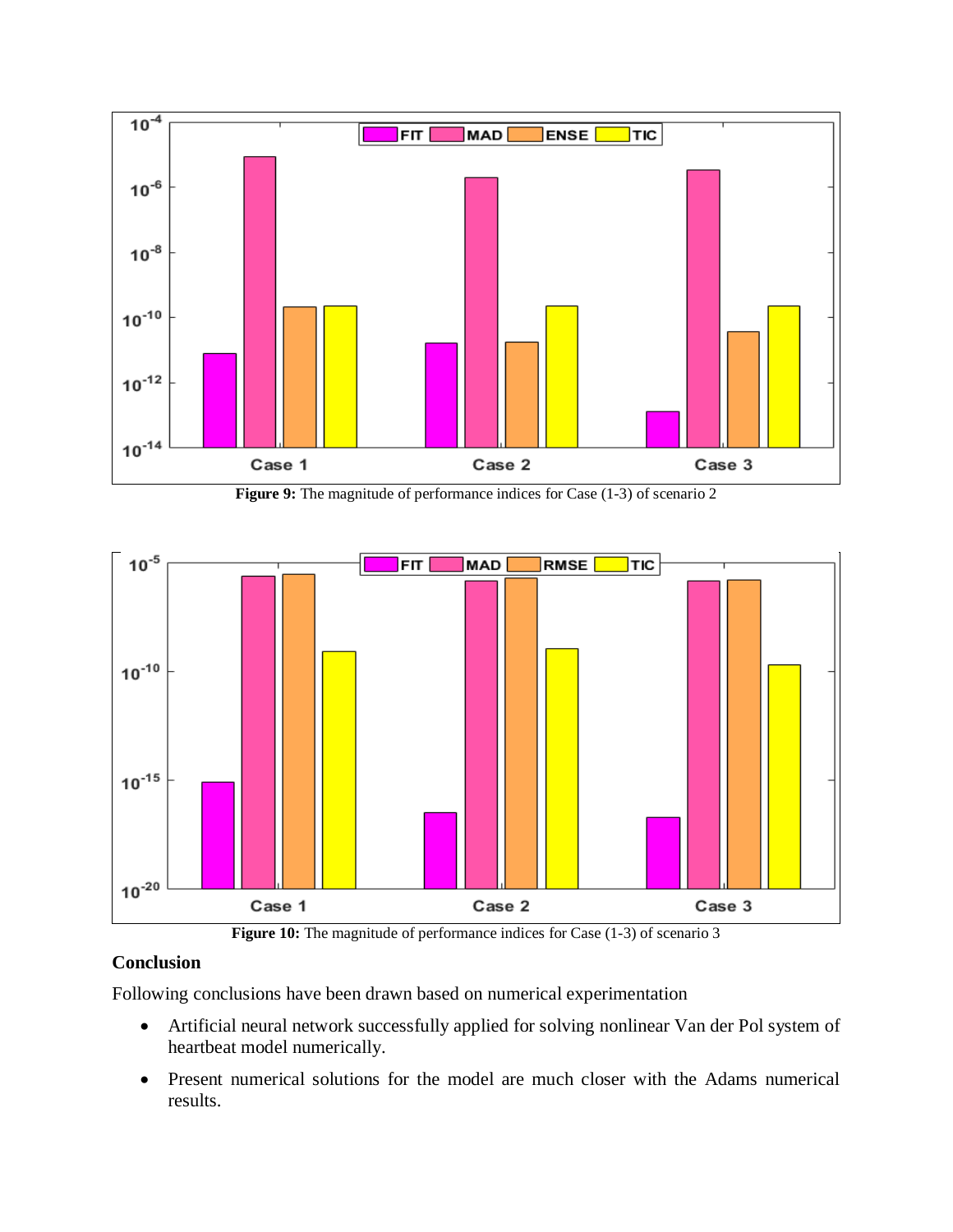- The efficiency of the present algorithm is analysed using the statistical gages based on median and semi interquartile range, and results of absolute error almost all the cases of model are found to very close to zero which shows the reliable accuracy of the present scheme.
- Convergence and accuracy of the present scheme is authenticated through steadily achieved the optimal values of performance operators based on MAD, ENSE and TIC in each case of the dynamical heartbeat model.

# **References**

- [1] Hall, Kevin, et al. "Dynamic control of cardiac alternans." Physical Review Letters 78.23 (1997): 4518.
- [2] Grudziński, Krzysztof, and Jan J. Żebrowski. "Modeling cardiac pacemakers with relaxation oscillators." Physica A: statistical Mechanics and its Applications 336.1-2 (2004): 153-162.
- [3] dos Santos, Angela M., Sergio R. Lopes, and RL Ricardo L. Viana. "Rhythm synchronization and chaotic modulation of coupled Van der Pol oscillators in a model for the heartbeat." Physica A: Statistical Mechanics and its Applications 338.3-4 (2004): 335-355.
- [4] Ferreira, Bianca Borem, Aline Souza de Paula, and Marcelo Amorim Savi. "Chaos control applied to heart rhythm dynamics." Chaos, Solitons & Fractals 44.8 (2011): 587-599.
- [5] Shukla, Anant Kant, T. R. Ramamohan, and S. Srinivas. "A new analytical approach for limit cycles and quasi-periodic solutions of nonlinear oscillators: the example of the forced Van der Pol Duffing oscillator." Physica Scripta 89.7 (2014): 075202.
- [6] Chen, Y. M., and J. K. Liu. "A study of homotopy analysis method for limit cycle of van der Pol equation." Communications in Nonlinear Science and Numerical Simulation 14.5 (2009): 1816- 1821.
- [7] Kimiaeifar, A., et al. "Analysis of modified Van der Pol's oscillator using He's parameter-expanding methods." Current Applied Physics 10.1 (2010): 279-283.
- [8] Motsa, Sandile S., and Precious Sibanda. "A note on the solutions of the Van der Pol and Duffing equations using a linearisation method." Mathematical Problems in Engineering 2012 (2012).
- [9] Khan, Yasir, et al. "A new approach to Van der Pol's oscillator problem." Zeitschrift für Naturforschung A 66.10-11 (2011): 620-624.
- [10] Kumar, Manoj, and Neha Yadav. "Numerical solution of Bratu's problem using multilayer perceptron neural network method." National Academy Science Letters 38.5 (2015): 425-428.
- [11] Yadav, Neha, et al. "An efficient algorithm based on artificial neural networks and particle swarm optimization for solution of nonlinear Troesch's problem." Neural Computing and Applications 28.1 (2017): 171-178.
- [12] Patan, Krzysztof. "Local stability conditions for discrete-time cascade locally recurrent neural networks." International Journal of Applied Mathematics and Computer Science 20.1 (2010): 23- 34.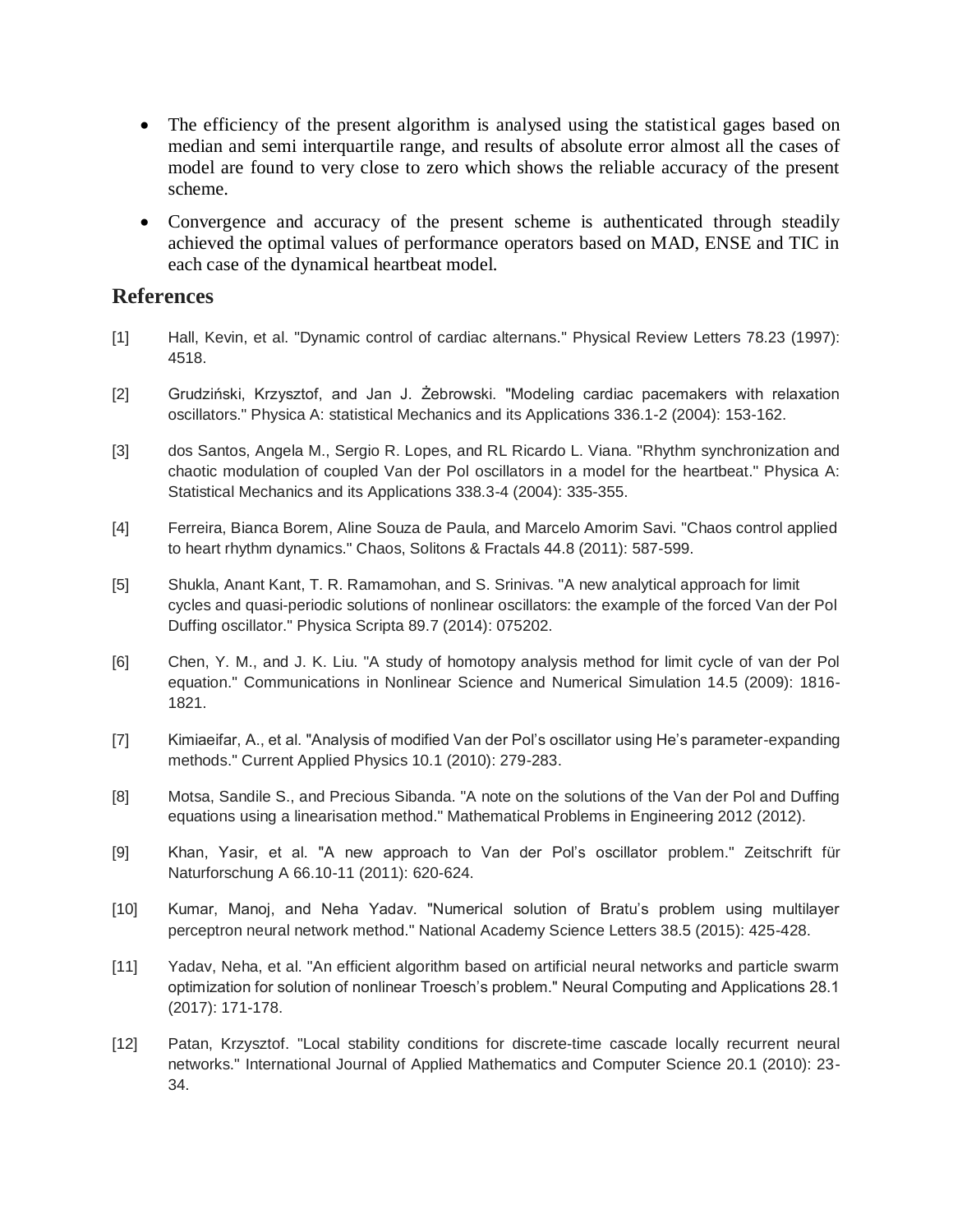- [13] Ewert, Paweł. "Application of neural networks to detect eccentricity of induction motors." Power Electronics and Drives 2.2 (2017): 151-165.
- [14] Pan, Lisheng. "Exploration and Mining Learning Robot of Autonomous Marine Resources Based on Adaptive Neural Network Controller." Polish Maritime Research 25.s3 (2018): 78-83.
- [15] Momani, Shaher, Zaer S. Abo-Hammour, and Othman MK Alsmadi. "Solution of inverse kinematics problem using genetic algorithms." Applied Mathematics & Information Sciences 10.1 (2016): 225.
- [16] Schaff, James C., et al. "Numerical approach to spatial deterministic-stochastic models arising in cell biology." PLoS computational biology 12.12 (2016): e1005236.
- [17] Raja, Muhammad Asif Zahoor, et al. "Design of artificial neural network models optimized with sequential quadratic programming to study the dynamics of nonlinear Troesch's problem arising in plasma physics." Neural Computing and Applications 29.6 (2018): 83-109.
- [18] Umar, Muhammad, Zulqurnain Sabir, and Muhammad Asif Zahoor Raja. "Intelligent computing for numerical treatment of nonlinear prey–predator models." Applied Soft Computing 80 (2019): 506- 524.
- [19] Pelletier, Francis, Christian Masson, and Antoine Tahan. "Wind turbine power curve modelling using artificial neural network." Renewable Energy 89 (2016): 207-214.
- [20] Soize, Christian. "Stochastic models of uncertainties in computational structural dynamics and structural acoustics." Nondeterministic Mechanics. Springer, Vienna, 2012. 61-113.
- [21] Raja, Muhammad Asif Zahoor, Junaid Ali Khan, and Tahira Haroon. "Stochastic numerical treatment for thin film flow of third grade fluid using unsupervised neural networks." Journal of the Taiwan Institute of Chemical Engineers 48 (2015): 26-39.
- [22] Sabir, Zulqurnain, et al. "Neuro-heuristics for nonlinear singular Thomas-Fermi systems." Applied Soft Computing 65 (2018): 152-169.
- [23] Effati, Sohrab, and Morteza Pakdaman. "Artificial neural network approach for solving fuzzy differential equations." Information Sciences 180.8 (2010): 1434-1457.
- [24] Raja, Muhammad Asif Zahoor, et al. "A new stochastic computing paradigm for the dynamics of nonlinear singular heat conduction model of the human head." The European Physical Journal Plus 133.9 (2018): 364.
- [25] Raja, Muhammad Asif Zahoor, et al. "Numerical solution of doubly singular nonlinear systems using neural networks-based integrated intelligent computing." Neural Computing and Applications 31.3 (2019): 793-812.
- [26] Zhang, Zheng, et al. "Stochastic testing method for transistor-level uncertainty quantification based on generalized polynomial chaos." IEEE Transactions on Computer-Aided Design of Integrated Circuits and Systems 32.10 (2013): 1533-1545.
- [27] Raja, Muhammad Asif Zahoor, et al. "Stochastic numerical solver for nanofluidic problems containing multi-walled carbon nanotubes." Applied Soft Computing 38 (2016): 561-586.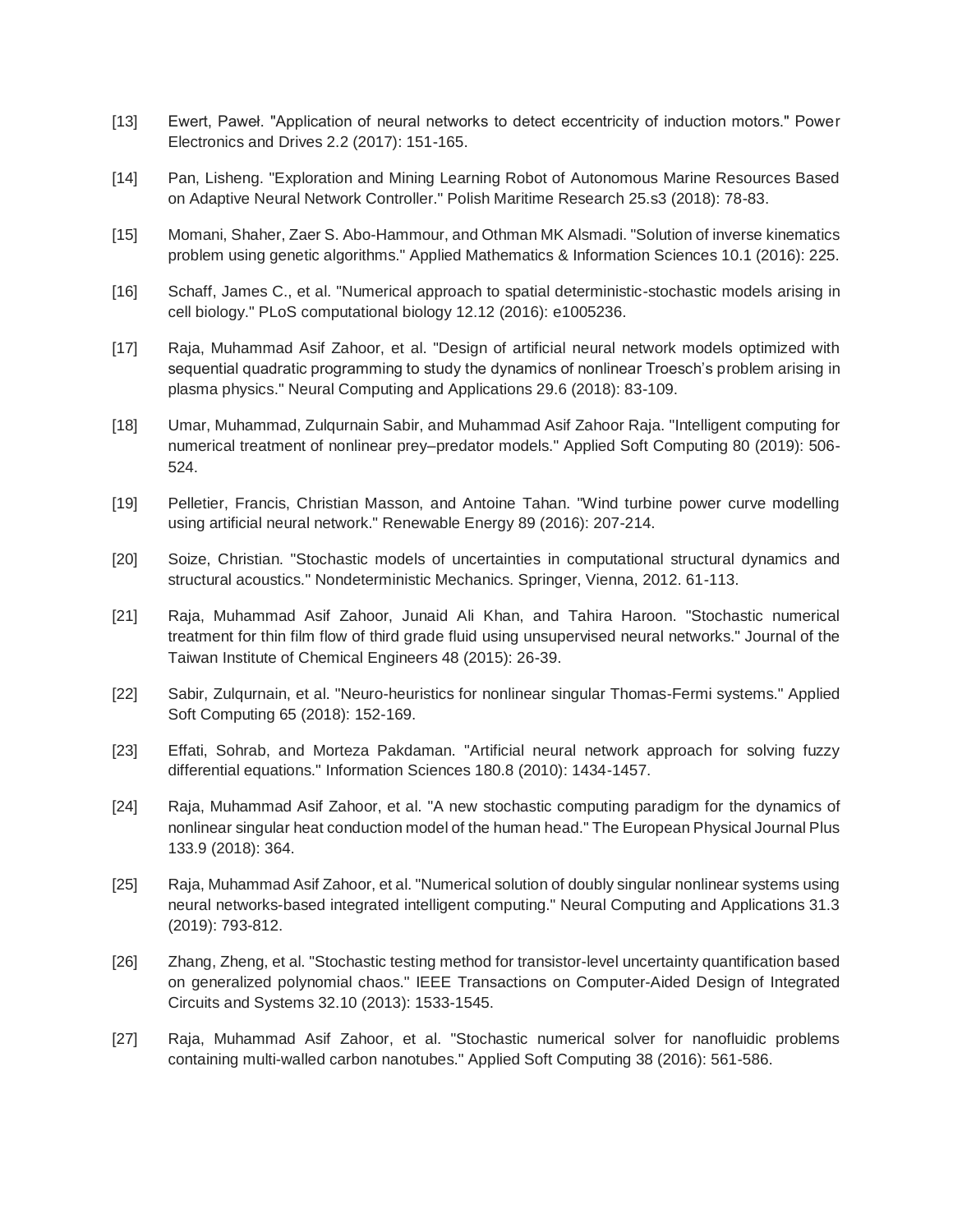- [28] Sabir, Z., and M. Raja. "Numeric treatment of nonlinear second order multi-point boundary value problems using ANN, GAs and sequential quadratic programming technique." International Journal of Industrial Engineering Computations 5.3 (2014): 431-442.
- [29] He, Wei, Yuhao Chen, and Zhao Yin. "Adaptive neural network control of an uncertain robot with full-state constraints." IEEE transactions on cybernetics 46.3 (2016): 620-629.
- [30] Manik, Shubham, Lalit Mohan Saini, and Nikhil Vadera. "Counting and classification of white blood cell using artificial neural network (ANN)." 2016 IEEE 1st International Conference on Power Electronics, Intelligent Control and Energy Systems (ICPEICES). IEEE, 2016.
- [31] Van Der Pol, Balth, and Jan Van Der Mark. "LXXII. The heartbeat considered as a relaxation oscillation, and an electrical model of the heart." The London, Edinburgh, and Dublin Philosophical Magazine and Journal of Science 6.38 (1928): 763-775.
- [32] Ge, Zheng-Ming, and Mao-Yuan Hsu. "Chaos in a generalized van der Pol system and in its fractional order system." Chaos, Solitons & Fractals 33.5 (2007): 1711-1745.
- [33] Effati, Sohrab, and Mohammad Hadi Noori Skandari. "Optimal control approach for solving linear Volterra integral equations." International Journal of Intelligent Systems and Applications 4.4 (2012): 40.
- [34] Shi, Yuhui, and Russell C. Eberhart. "Empirical study of particle swarm optimization." Proceedings of the 1999 Congress on Evolutionary Computation-CEC99 (Cat. No. 99TH8406). Vol. 3. IEEE, 1999.
- [35] Engelbrecht, Andries P. Computational intelligence: an introduction. John Wiley & Sons, 2007.
- [36] Shen, Meie, et al. "Bi-velocity discrete particle swarm optimization and its application to multicast routing problem in communication networks." IEEE Transactions on Industrial Electronics 61.12 (2014): 7141-7151.
- [37] Khare, Anula, and Saroj Rangnekar. "A review of particle swarm optimization and its applications in solar photovoltaic system." Applied Soft Computing 13.5 (2013): 2997-3006.
- [38] Esmin, Ahmed AA, Rodrigo A. Coelho, and Stan Matwin. "A review on particle swarm optimization algorithm and its variants to clustering high-dimensional data." Artificial Intelligence Review 44.1 (2015): 23-45.
- [39] Akay, Bahriye. "A study on particle swarm optimization and artificial bee colony algorithms for multilevel thresholding." Applied Soft Computing 13.6 (2013): 3066-3091.
- [40] Soares, João, et al. "Application-Specific Modified Particle Swarm Optimization for energy resource scheduling considering vehicle-to-grid." Applied Soft Computing 13.11 (2013): 4264-4280.
- [41] Alba, Enrique, et al. "Gene selection in cancer classification using PSO/SVM and GA/SVM hybrid algorithms." 2007 IEEE Congress on Evolutionary Computation. IEEE, 2007.
- [42] Lee, Ki-Baek, and Jong-Hwan Kim. "Multiobjective particle swarm optimization with preferencebased sort and its application to path following footstep optimization for humanoid robots." IEEE Transactions on Evolutionary Computation 17.6 (2013): 755-766.